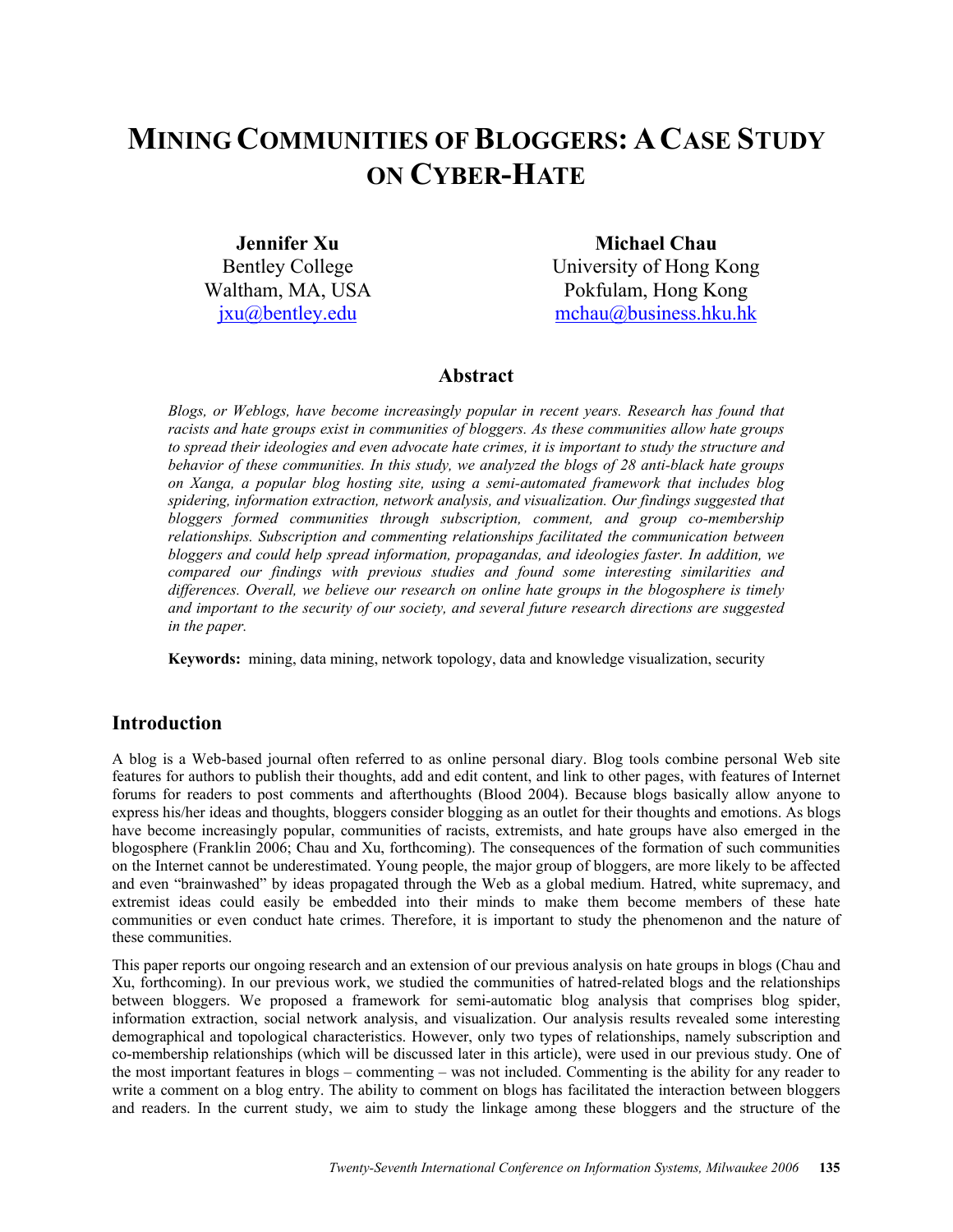communities they formed based on all three types of relationships. One of our main objectives is to ascertain whether the incorporation of comment relationship has an impact on the structure of the network formed.

The rest of the paper is organized as follows. Section 2 reviews the research background of hate group analysis and related research in Web mining and social network analysis. In Section 3, we pose our research questions. Section 4 presents our methodology of blogger network analysis. In Section 5 we present the study that we conducted on Xanga, a popular blog hosting site, and discuss our findings. We conclude our research and suggest some future research directions in Section 6.

# **Related Work**

In this section, we review the basic characteristics of blogging and the blogosphere, the network analysis approach, and activities of racists and hate groups on the Internet.

The increasing number of blogs, connected by relationships such as reading, comments, hyperlinks, subscriptions, forms a network often known as the blogosphere (CACM 2004). Smaller cyber communities have also emerged in blogs. Communities in blogs can be categorized as explicit communities or implicit communities, like some other cyber communities on the Web (Kumar et al. 1999). Explicit communities in blogs are called blogrings that bloggers have explicitly formed and joined. Most blog hosting sites allow bloggers to form a new group or join any existing groups. On the other hand, implicit communities are not explicitly defined as groups or blogrings by bloggers. Instead, these communities are formed by interactions among bloggers, such as subscription, linking, or commenting.

Traditionally the identification of communities on the Web has to a large extent relied on Web structure mining (Gibson et al. 1998; Kumar et al*.* 1999). Many Web community identification methods are rooted in the HITS algorithm (Kleinberg 1998). Web structure mining is also closely related to social network analysis (SNA). SNA is a sociological methodology for analyzing patterns of relationships and interactions between social actors in order to discover the underlying social structure (Wasserman and Faust 1994). When used to mine a network, SNA can help reveal structural patterns such as the central nodes that act as hubs, leaders, or gatekeepers; densely knit communities and groups; and patterns of interactions between the communities and groups. These patterns often have important implications for the functions of the network.

Moreover, recent advances in the statistical analysis of network topology (Albert and Barabási 2002) have brought new insights and research methodology to the study of network structure. Three models have been proposed to characterize the topologies of empirical networks, namely, *random model* (Bollobás 1985), *small-world model*  (Watts and Strogatz 1998), and *scale-free model* (Barabási and Albert 1999). In a random network, each node has roughly the same number of links, and communities are not likely to exist. Small-world networks, in contrast, have a significantly high tendency to form groups and communities. In scale-free networks, a large percentage of nodes have just a few links, while a small percentage of the nodes are "central" and have a large number of links.

Hate groups have been increasingly using the Internet to express their ideas, spread their beliefs, and recruit new members (Lee and Leets 2002). Several studies have investigated Web sites that are related to racism or white supremacy (Burris et al*.* 2000; Douglas et al. 2005; Gerstenfeld et al. 2003; Zhou et al. 2005). For example, Gerstenfeld et al. (2003) conducted a manual analysis of 157 extremist Web sites and found that some hate Web sites were associated with hate groups while others were maintained by individuals. Many of these sites had links to other extremist sites or hate group sites, showing that some of these groups are linked to each other. Burris et al. (2000) systematically analyzed the networks of Web sites maintained by white supremacist groups and found that this network had a decentralized structure with several centers of influence. In addition, communities were present in this network in which groups sharing similar interests and ideologies tended to be closely connected. Recent years have seen the emergence of hate groups in blogs with a lot of high-narrative messages. This has made blogs an ideal medium for spreading hatred. Blogs have also made it possible for individuals to find others with similar beliefs and ideologies much more easily. As a result, hate groups have emerged in blogs. Content analysis and network analysis techniques are needed to analyze hate-group blogs in order to identify patterns and facilitate further analysis.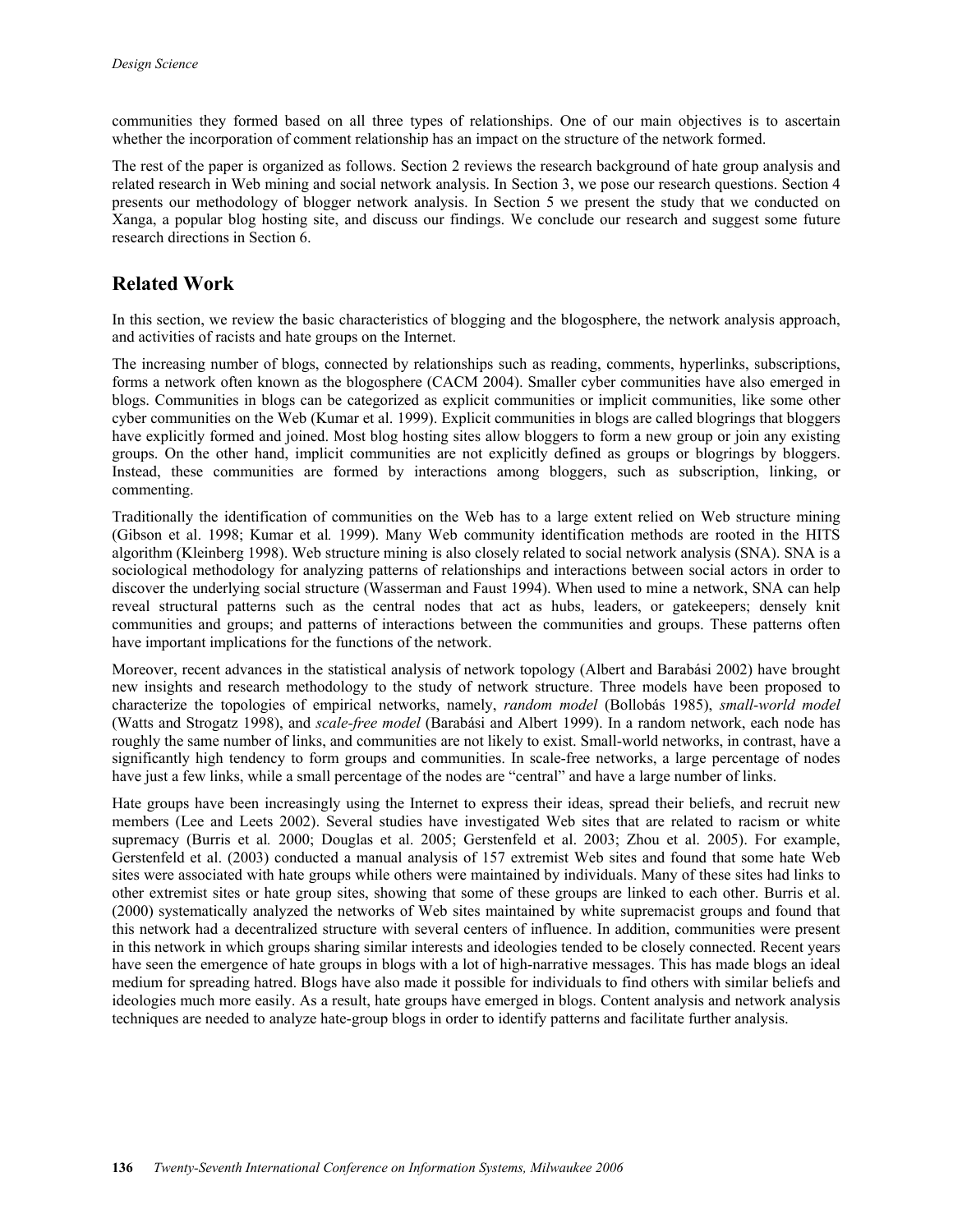# **Research Questions**

Based on our previous work, we pose the following research questions in the current study: (1) Do the networks of different types of relationships (subscription, comment, and co-membership networks) display different structural properties? (2) Are there bloggers who stand out as leaders in these groups by spreading their ideas through commenting on others' blogs, or attracting a lot of readers and comments to their blogs? (3) When incorporating the comment relationship, do communities emerge? Do these communities overlap with blogrings of hate groups? How do these communities look like and what implications do they have? Answering these questions will help us understand the social structure of the communities and the social movement of online hate groups.

# **Methodology**

In this section, we present our methodology for collecting blogs, analyzing their relationships, and presenting analysis results. Our methodology is based on a semi-automated framework that we developed in our previous research (Chau and Xu, forthcoming). Figure 1 presents the framework, which consists of four main modules, namely *Blog Spider*, *Information Extraction*, *Network Analysis*, and *Visualization*.



**Figure 1. The Framework for Blog Collection and Analysis** 

The blog spider is designed to download the relevant pages from the blogs of interest in a way similar to general Web fetching. However, instead of following all extracted links, the blog spider should only follow links that are of interest, e.g. links to a group's members or other bloggers. In addition, the spider can use RSS (Really Simple Syndication) and get notification when a blog is updated. However, this is only necessary when monitoring or incremental analysis is desired and is not used in our current study.

After a blog page has been downloaded, it is processed in order to extract useful information from the page. This includes information related to the blog or the blogger such as user profiles and date of creation. This can also include relationship information between two bloggers, such as linkage, commenting, or subscription. Because different blogs may have different formats, it is not a trivial task to extract such information from blogs. Fortunately, some standard information such as name and location are oftentimes put into specific format (e.g. as a sidebar) in large blog hosting sites, and simple rules should suffice. In the current study, a pattern matching approach is employed.

The major module in our framework is network analysis including *topological analysis*, *centrality analysis*, and *community analysis*. We use four statistics that are widely used in topological studies to categorize the extracted network (Albert and Barabási 2002; Crucitti et al*.* 2003): *average shortest path length*, *efficiency, clustering coefficient*, and *degree distribution*. Average path length is the mean of all-pair shortest paths in a network.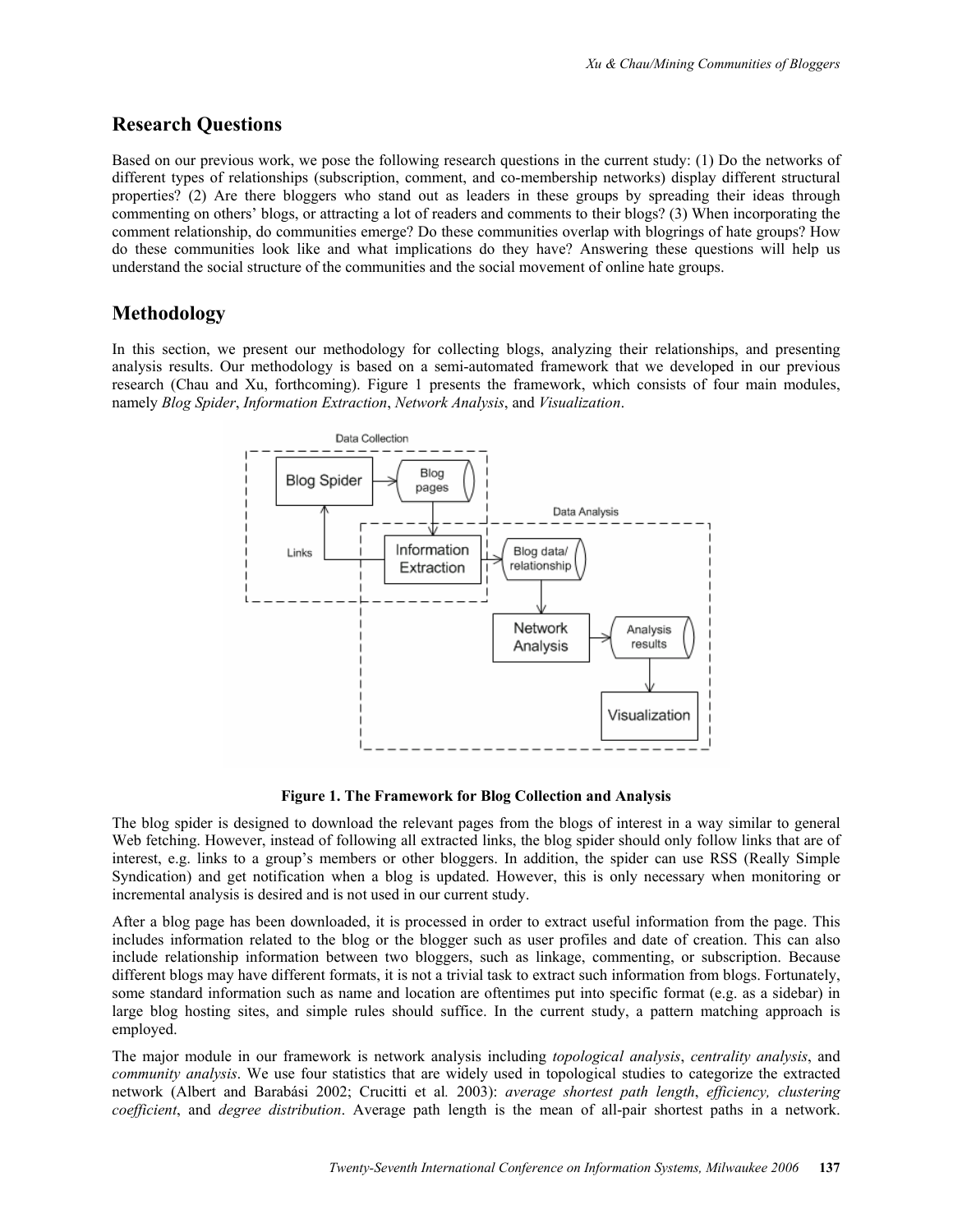Efficiency is defined as the average of the inverses of shortest path lengths over all pairs of nodes in a network (Crucitti et al. 2003). The most efficient network is a fully connected network and is often called a clique with efficiency value of 1. Clustering coefficient measures how likely nodes in a network form communities. The degree distribution,  $p(k)$ , is the probability that a node has exactly k links. A random network usually has a small average path length and is more efficient because an arbitrary node can reach any other node in a few steps. Small-world networks usually have significantly higher clustering coefficients than their random network counterparts of equal size. The degree distributions of random networks are bell-shaped Poisson distributions. However, scale-free networks are categorized by power-law degree distributions, which have long flat tails (Barabási and Albert 1999).

The goal of centrality analysis is to identify the key nodes in a network. Three traditional centrality measures can be used: *degree*, *betweenness*, and *closeness* (Freeman 1979). Degree measures how active a particular node is. It is defined as the number of links a node has. In a directed network,the in-degree refers to the number of in-links a node has and the out-degree refers to the number of out-links. Betweenness measures the extent to which a particular node lies between other nodes in a network. The betweenness of a node is defined as the number of geodesics (shortest paths between two nodes) passing through it. Nodes with high betweenness scores often serve as gatekeepers and brokers between different communities. They are important communication channels through which information, goods, and other resources are transmitted or exchanged (Wasserman and Faust 1994). Closeness is the sum of the length of geodesics between a particular node and all the other nodes in a network. A node with low closeness may find it very difficult to communicate with other nodes in the network.

Community analysis is to identify social groups in a network. In SNA a subset of nodes in an unweighted network is considered a community or a social group if nodes in this group have denser links with nodes within the group than with nodes outside of the group (Wasserman and Faust 1994). An unweighted network can be partitioned into groups by maximizing within-group link density while minimizing between-group link density. In this case, groups are densely-knit subsets of the network. Note that community and groups here do not refer to the explicit groups (blogrings). They refer to a subset of nodes that form implicit clusters through various relationships. In these communities, members subscribe to or post comments to each other's blogs frequently even though they may not belong to the same blogrings.

The extracted network and analysis results can be visualized using various types of network layout methods. Two examples are *multidimensional scaling* (MDS) (Kruskal and Wish 1978) and *graph layout* approaches (e.g. Davidson and Harel 1996).

The major factor that may affect the scalability of this framework lies in the community analysis part in the network analysis component. As community analysis relies on the clustering of network nodes, the low scalability of the clustering algorithm selected may become the bottleneck of the framework. Fortunately, some very efficient clustering techniques have been developed (e.g. Flake et al. 2000) that can help resolve this problem.

## **Analyses and Results**

## *Dataset*

Following our previous study, we chose to study the hate communities against blacks and limited our data to the blogs on Xanga (www.xanga.com). According to statistics provided by Alexa (2005), Xanga is the second most popular blog hosting site, only after the Google-owned Blogger (www.blogger.com). We used a set of keywords, such as "KKK", "niggers", "white pride", to search for groups (blogrings) on Xanga that have any of these words in their group name or description. We then manually checked these groups and filtered out those not related to antiblack, resulting in a list of 28 groups.

We then sent spiders to download the description page and member list of each of these groups, obtaining a list of 925 bloggers. The extraction program was executed to extract some basic information of each blogger, including user ID, real name, date of birth, city, state, country, and date of registration. The date of registration is the date when a blogger first registered to the blog hosting site (Xanga) and created his/her blog.

Three types of relationships between bloggers were also extracted: (a) subscription relationship, which occurs when one blogger subscribes to another blog; (b) comment relationship, which is established when one blogger makes a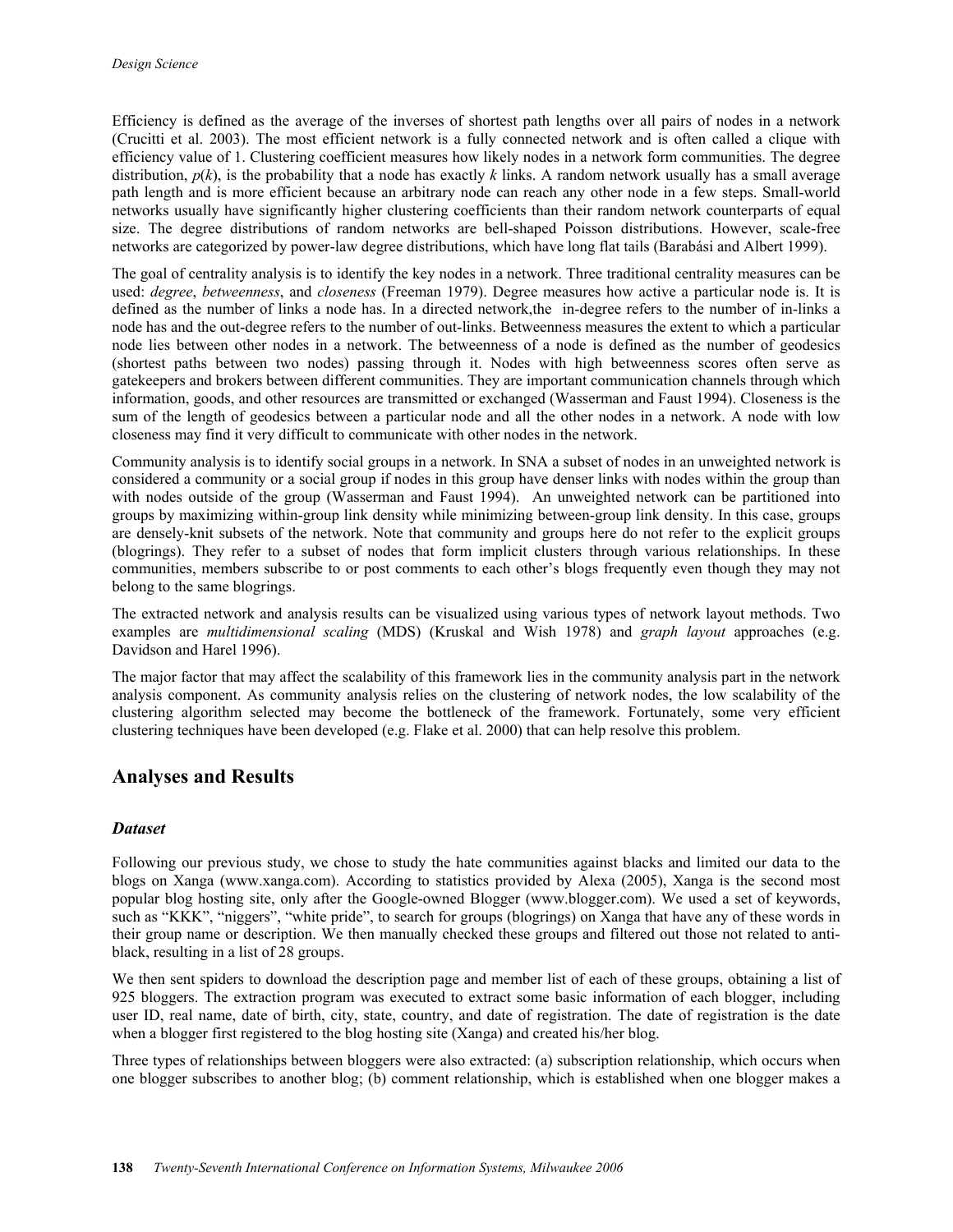comment on another one's blog; and (c) group co-membership, which exists between two bloggers if they belong to the same blogring.

### *Results*

#### **Bloggers in Hate Groups**

In our dataset, 700 bloggers indicated their genders, 600 bloggers provided their dates of birth, and 573 bloggers reported their countries. We found that 64.6% of these bloggers are male and 35.4% are female; and 76.7% of them are between 15 and 25 years old. The majority of the bloggers are from the United States (82.5%), and the rest are from Germany (2.8%) and 42 other countries (19.3% in total).

We recognize that the use of self-reported demographical data has a problem — low reliability. A blogger may hide his/her demographics or even provide misleading information. Nonetheless, as blogs are considered personal diary, many bloggers choose to release partially true information. The statistics thus can provide a rough (although not accurate) picture of the sample of bloggers in hate groups. It shows that young males from the United States are dominant bloggers in black-hatred groups. In general, youths who were born in 1980s and early 1990s are the primary users of blogs. We see that some of them are also actively participating in hate groups. Blogs offer them an ideal platform to learn the ideologies of extremisms and hate groups, express and disseminate their adopted believes, and find supporters, collaborators, and friends who share the similar anti-black views.

We also analyzed the growth pattern of the hate group blogs over the years. Because the server on the blog hosting site (Xanga) records the time when each blogger registers to and joins a hate group, the data about bloggers' dates of registration are rather accurate and reliable. We found that there have been an increasing number of people joining these anti-black blogrings since their inception in 2002. This implies that hate groups have been gaining popularity in blogosphere over years as more and more bloggers joined these groups.

#### **Structural Properties of Blogger Networks**

We performed topological analysis on three different networks among bloggers: (a) network of subscriptions, (b) network of comments, and (c) network of all three types of relationships. We did not consider the network of only group co-membership because the resulting network was rather dense and consisted of several fully-connected cliques. Each clique corresponded to a blogring, in which nodes were connected with all other nodes in the same clique. Such a network is less valuable than the other three networks from the structural analysis perspective because nodes are almost indistinguishable in their structural roles. The same problem existed when we constructed network (c). We thus included in this network only co-membership links whose weights were greater than one. That is, we considered a co-membership link between two bloggers a valid link only if they shared memberships of at least two common groups.

When analyzing the topological properties of these networks, we ignored the direction and weight of relationships. As a result, there could be at most one link between a pair of nodes. The resulting networks do not include all the 925 bloggers. Around 38% the bloggers are left out. These isolated bloggers have not subscribed to or received subscription from any other blogger; and they have never commented on and received any comment from others. They have joined only one blogring (thus their co-membership relationship weights were less than two).

In addition, these networks are not connected graphs. They consist of several disjoint components, between which no link exists. In each network, there are several very tiny components with only 2 or 3 nodes and a single large connected component. This largest connected component is often called giant component in graph theory (Bollobás 1985). Table 1 reports the statistics of the three networks regarding their sizes, giant component sizes, and the average and maximum degrees in the giant components.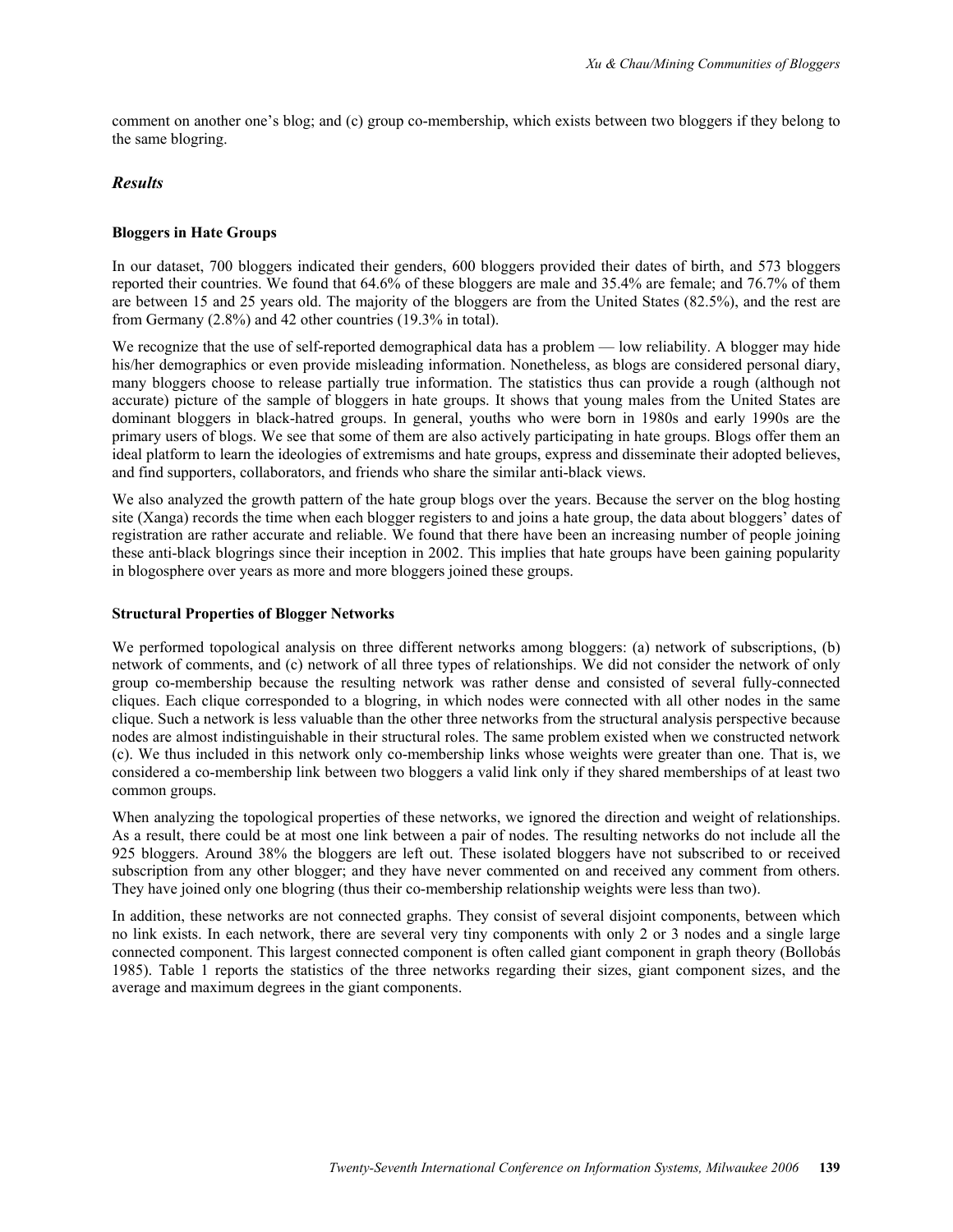| <b>Network</b>          | (a) Subscription | (b) Comment | (c) All Relation<br><b>Types</b> |  |
|-------------------------|------------------|-------------|----------------------------------|--|
| Number of nodes, $n$    | 351              | 490         | 567                              |  |
| Number of links, $m$    | 566              | 1048        | 2034                             |  |
| $n$ (Giant Component)   | 247              | 452         | 532                              |  |
| $m$ (Giant Component)   | 489              | 1020        | 2014                             |  |
| Average Degree (Giant   | 3.96             | 4.51        | 7.57                             |  |
| Component)              |                  |             |                                  |  |
| Giant)<br>Max<br>Degree | 32               | 76          | 87                               |  |
| Component)              |                  |             |                                  |  |

We studied topological properties (average shortest path length, efficiency, and clustering coefficient) of the giant component in each network. The results are reported in the "Data" columns in Table 2. To compare the topology of a network with its random graph counterparts, we generated 30 random networks consisting of the same number of nodes (e.g. 247 for the subscription network) and number of links (e.g. 489 for the subscription network) with those in the giant component. The averages and standard deviations for these measures are listed in the "Random" columns labeled in Table 2.

Table 2 shows that networks (a) and (b) are roughly as efficient as their random graph counterparts. Network (c) is significantly less efficient than its random graph counterparts (3.72 is greater than the upper bound of the 97% confidence interval for the mean of the random counterparts). However, although the difference is statistically significant, the value of the difference is less than half of a step. It takes a blogger about only four steps (three intermediate bloggers) to reach another arbitrary blogger in the networks. Therefore propagandas, beliefs, opinions, and ideas can be quickly distributed among the bloggers through subscription and comment links, making it easier for bloggers to influence one another. Moreover, these networks all have significantly higher clustering coefficients, which are at least 10 times more than those of their random graph counterparts. This implies that these networks are small worlds, in which densely-knit communities are very likely to exist.

| <b>Network</b>                | <b>Average Path Length</b> |             | <b>Efficiency</b> |             | <b>Clustering Coefficient</b> |         |
|-------------------------------|----------------------------|-------------|-------------------|-------------|-------------------------------|---------|
|                               | Data                       | Random      | Data              | Random      | Data                          | Random  |
| (a) Subscription              | 4.09                       | 3.96(0.150) | 0.28              | 0.26(0.007) | 0.14                          | 0.013   |
|                               |                            |             |                   |             |                               | (0.005) |
| 4.07<br>(b) Comment           |                            | 3.96(0.073) | 0.28              | 0.27(0.004) | 0.15                          | 0.009   |
|                               |                            |             |                   |             |                               | (0.002) |
| <b>Relation</b><br>All<br>(c) | 3.72                       | 3.33(0.037) | 0.30              | 0.32(0.003) | 0.27                          | 0.015   |
| <b>Types</b>                  |                            |             |                   |             |                               | (0.002) |

**Table 2. The Topological Properties of the Giant Components in the Three Networks.** 

The values in the "Random" columns are averages over 30 generated networks. Numbers in parentheses are standard deviations.

In terms of degree distribution, all these networks displayed scale-free topology. We plotted the cumulative degree distributions of these networks on Figure 2. The cumulative degree distribution,  $P(k)$ , is defined as the probability that an arbitrary node in the network has at least *k* links (Amaral et al. 2000). If the degree distribution follows a power law, the cumulative distribution should also follow a power law, appearing as a straight line on a scatter plot in logarithmic scales (Amaral et al. 2000). The curves for networks (a) and (b) are roughly straight, with exponents of 1.60 and 1.50, respectively. However, the network (c) shows a bump in the curve, displaying characters of tworegime power-law distribution (Barabási et al. 2002). In general, a two-regime power law distribution may result from the new links that are formed between existing nodes when the network grows (Barabási et al. 2002). In our network, these internal links are the group co-memberships added to the subscription and comment networks. That is, group co-memberships connect bloggers who do not have any subscription and comment relationships.

To summarize, these three networks can be categorized as small-world networks because they all have short average distances and a high tendency for forming clusters. In addition, they also have scale-free properties with power-law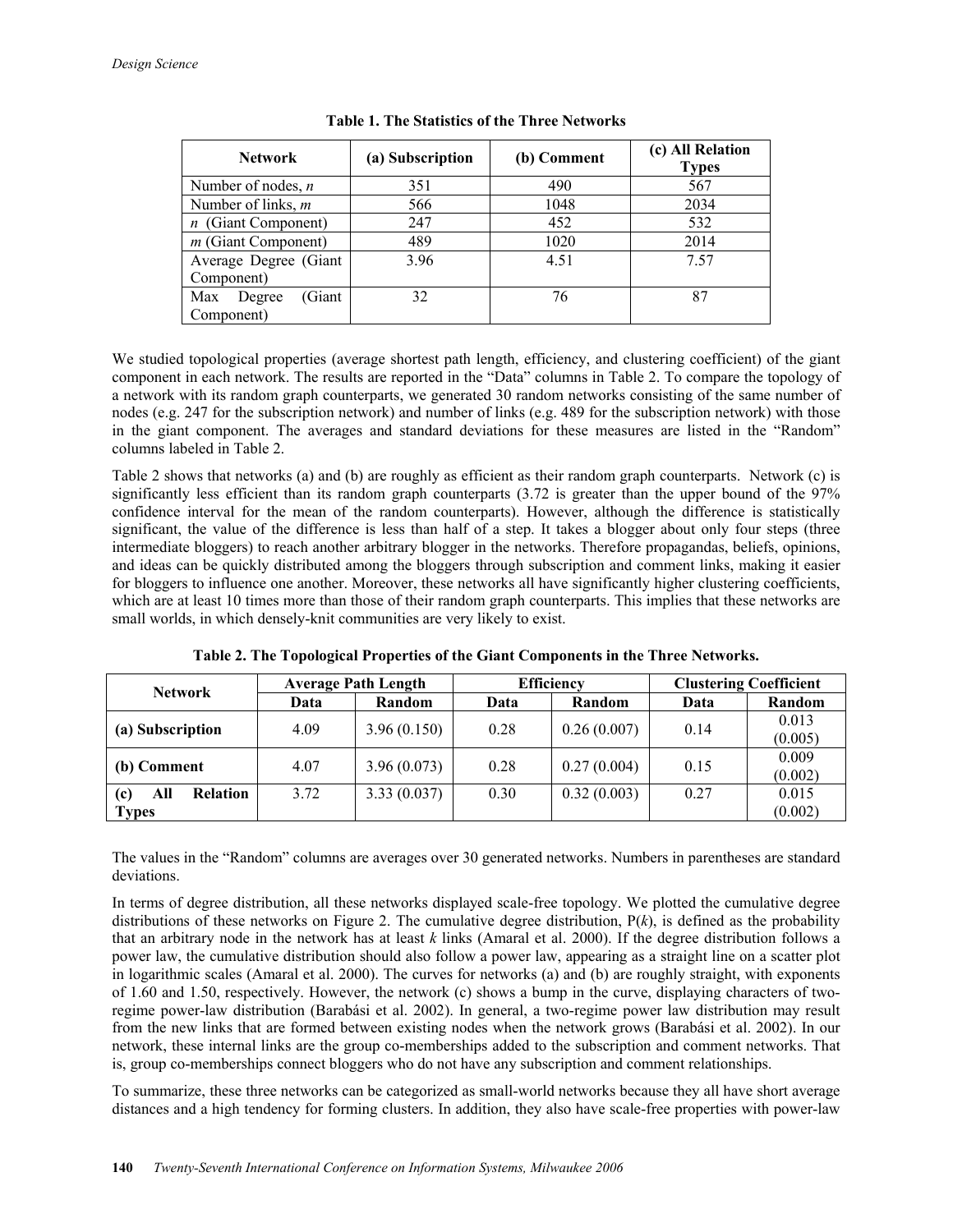degree distributions. These findings are consistent with those for many other empirical networks that display both small-world and scale-free properties (Albert and Barabási 2002).



**Figure 2. Cumulative Degree Distributions of the Three Networks.** 

## **Key Bloggers and Communities**

We used a prototype system we developed (Xu and Chen 2005) to find the central bloggers and to identify the communities. In order not to confuse between explicit and implicit communities, we use community to refer to the implicit community found by the system and blogring to refer to the explicit community. The three networks are shown in Figure 3, in which a node represents a blogger and a straight line represents a link. In the subscription network, some links are directed with the heads pointing to the bloggers whose blogs receive subscriptions from others. An undirected link implies a mutual subscription. The layout of the network was determined using the MDS method. We fixed the positions of the nodes across the layouts of the networks to make the comparison of networks easier.

In Figure 3, bloggers who have the highest degrees (in-degrees and out-degrees in the subscription network and comment network) are highlighted and labeled with their system generated ID numbers. We did not show the real login names of these bloggers to protect their privacy. These bloggers are those who may participate in multiple blogrings or have many subscription or comment relationships with other bloggers.

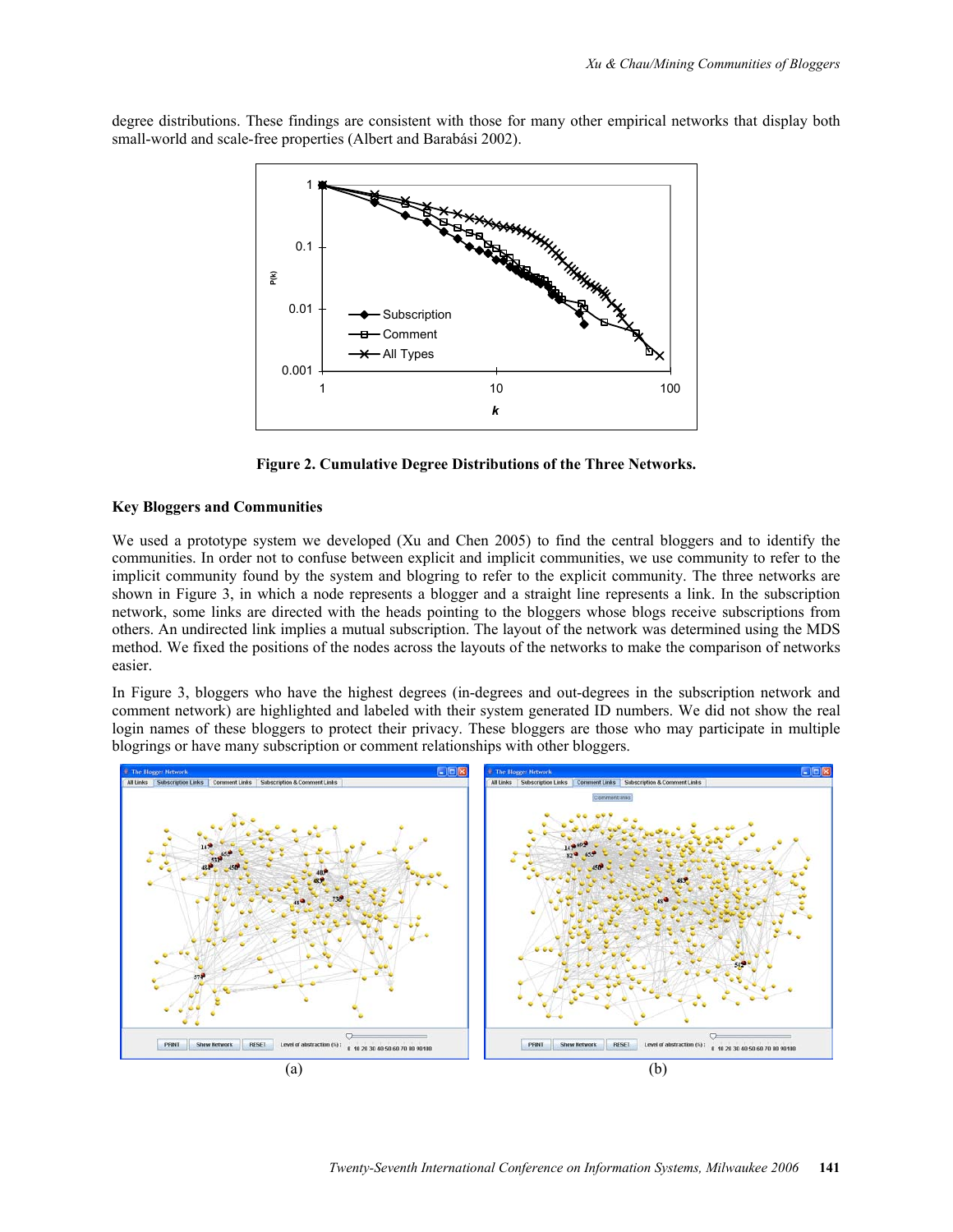

#### **Figure 3. The Giant Components of the Three Networks: (a) Subscription Network, (b) Comment Network, and (c) Network of All Types of Relationships.** The highlighted nodes are those who have large degrees.

In general, it is worth a closer look at the bloggers with high in-degrees in the subscription or comment networks. A content analysis on their blog entries may reveal whether they actually are popular leaders who express extreme beliefs, opinions, and ideologies. Because such information may easily be spread among subscribers and readers, these blogs need to be closely monitored. On the other hand, the hubs with a high out-degree should also be paid attention to since they may be intermediate channels pointing to the leaders' blogs.

We also performed community analysis<sup>1</sup> and found two communities in network (a), two communities in network (b), and three communities in network (c). Bloggers interact frequently with each other in their communities, where they read other community members' blogs, share their ideas and opinions, and sometimes make comments on these thoughts. They may also interact with bloggers from other communities, passing information to other communities or bringing new information from outside. Communities found in these three networks are different from each other. The two communities in network (a) differ greatly in size with the bigger community consisting of more than 80% of the nodes in the network and the other less than 20%. The network (b) is divided into two relatively even communities of similar sizes. The three communities in network (c) are clearly formed around the three densely-knit cliques that resulted from group co-membership. The two communities found in network (b) can be roughly mapped to two communities in this network. Comparing cross the communities from the three networks, we found that two bloggers being in the same blogrings (as represented by the cliques) may not necessarily lead to more interactions (subscription and comment) between them.

## *Discussion*

In this section we discuss our findings and answer the research questions regarding the topological properties, key bloggers, and community structures in networks of bloggers in online hate groups. Specifically, we extend the findings from our previous study which was based only on subscription and co-membership relationships.

• The topologies of blogger networks: *Do the networks of different types of relationships display different structural properties*? In this study, we analyzed three types of relationships: subscription, comment, and group co-membership. As mentioned previously, unlike the subscription network and the comment network, the network consisting of only group co-membership links contained several fully connected cliques, which corresponded to blogrings. Such a structure provided little information from the structural analysis point of view. Comparing the networks of subscription, comments, and all three types of relationships, we found that these networks are very similar as they are roughly equally efficient in information diffusion and

 $<sup>1</sup>$  Communities found are not shown in the figure.</sup>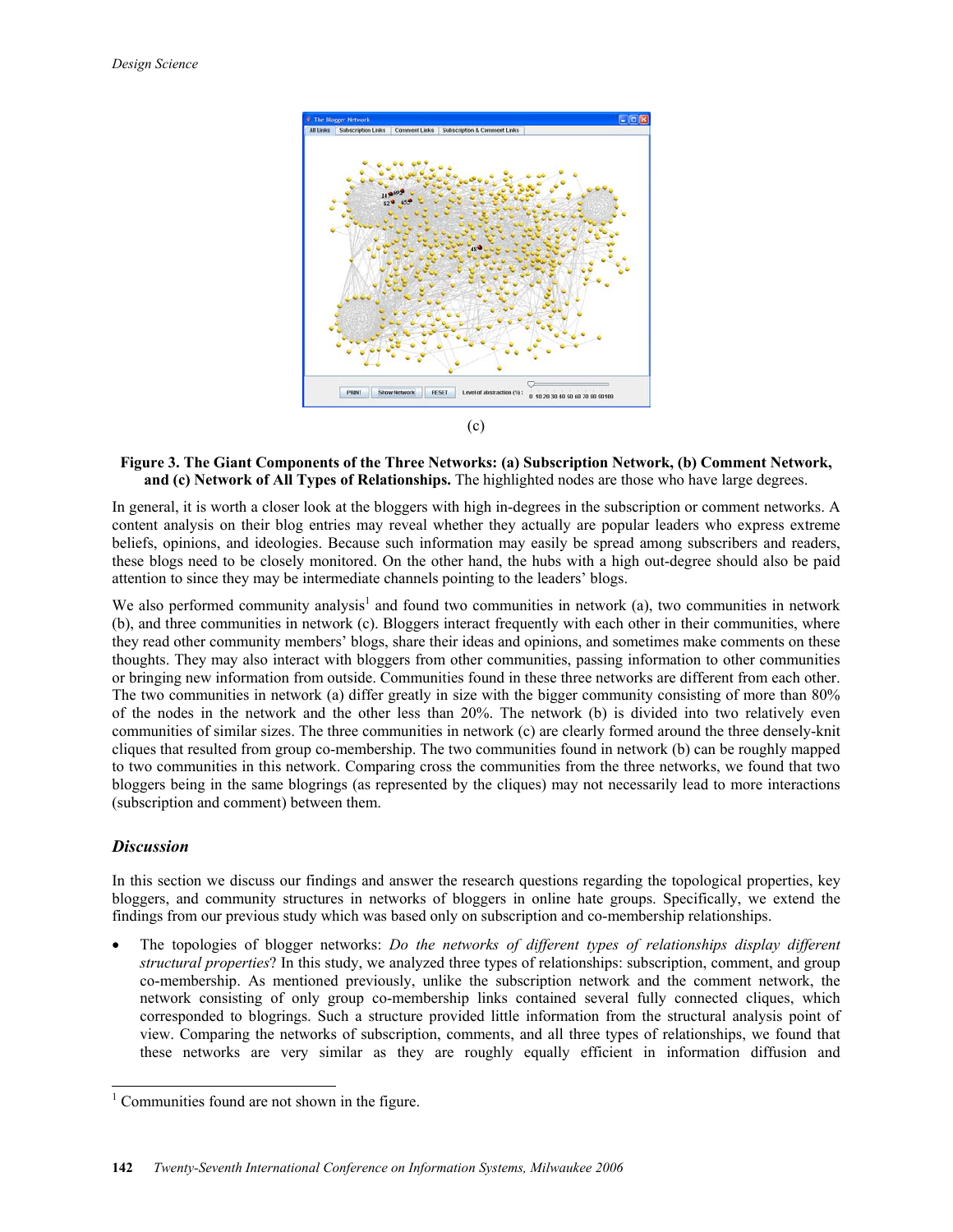communication, and they all have high tendency to form communities in the networks. The major difference among the networks based on these relationships lies in the degree distributions. It remains an open question whether group co-memberships actually facilitate communication and information diffusion among bloggers as the subscription and comment relationships do.

- Key bloggers in online hate groups: *Are there bloggers who stand out as leaders in these groups by spreading their ideas through commenting on others' blogs, or attracting a lot of readers and comments to their blogs*? Our findings suggest there are some bloggers who are connected with many others through subscription, comment, and group co-membership links. These bloggers may be either leaders of opinions and ideologies or hubs of communication. Both types of center require closer analysis and examination. For example, we found that bloggers who receive many subscription links may not necessarily be the ones who receive many comment links. Only two bloggers were identified in both the top five in-degree list for network (a) and the top five indegree list for network (b). No overlap was found between the top five out-degree lists for these two networks. This means that bloggers who subscribe to many others' blogs may not comment frequently on others' blogs.
- Community structure in blogger networks:
	- *Do communities emerge in these networks after comment relationships are incorporated*? We found densely-knit clusters of bloggers in all networks under study. Inside these communities, bloggers frequently interact with each other. The incorporation of comment links clearly helped form the communities of bloggers sharing similar interests.
	- *Do these communities overlap with blogrings of hate groups*? It is interesting that the communities formed based on bloggers' interactions (subscription and comment) do not necessarily overlap with blogrings. Bloggers have their own "cliques" in which they have their own interests, beliefs, and even leaders. What is more meaningful, we think, is these implicit communities, since they are the environment in which bloggers actually exchange and spread their racist and extremist messages.

## **Conclusions and Future Directions**

In this paper, we report our research in progress on the phenomenon of hate in blogs and the communities formed by these bloggers. Using the semi-automated framework, we investigated the anti-black bloggers on a popular blog host and applied network analysis techniques to study their network structure. Specifically, we extended our previous study by incorporating a very important type of relationship between bloggers — commenting. Overall, the findings are interesting and some previously unattended patterns have been revealed.

Our research has several contributions. First, our framework consists of a set of blog collection and network analysis techniques that can be applied to the study of blogosphere. With the increasing popularity of blogs, we believe that the framework can be used for other applications (such as cybercrime analysis) or even other domains (such as marketing analysis). Second, we found that comment relations in blogs are an important feature for network analysis. Our results showed that including comment relations does have a significant impact on the blogger network. Third, we believe our research is timely and important to the security of society by studying the activities of online hate groups in the blogosphere. Law enforcement and other intelligence agencies can use the methodology to monitor the activities of hate groups in blogs, identify the key bloggers, and analyze the changes in the communities. Other organizations such as the Hate Directory (Franklin 2006) can also use the methodology to periodically compile lists of hate blogs to warn the public of the online hate groups.

We have several directions for our future research. First, the current study only investigated the hate group activities on one single blog site, Xanga. In the future we will include other blog hosts for a more comprehensive study. Second, we plan to apply more content analysis and text mining techniques on blogs.

## **Acknowledgements**

We thank Porsche Lam from the University of Hong Kong for their help in preprocessing the data.